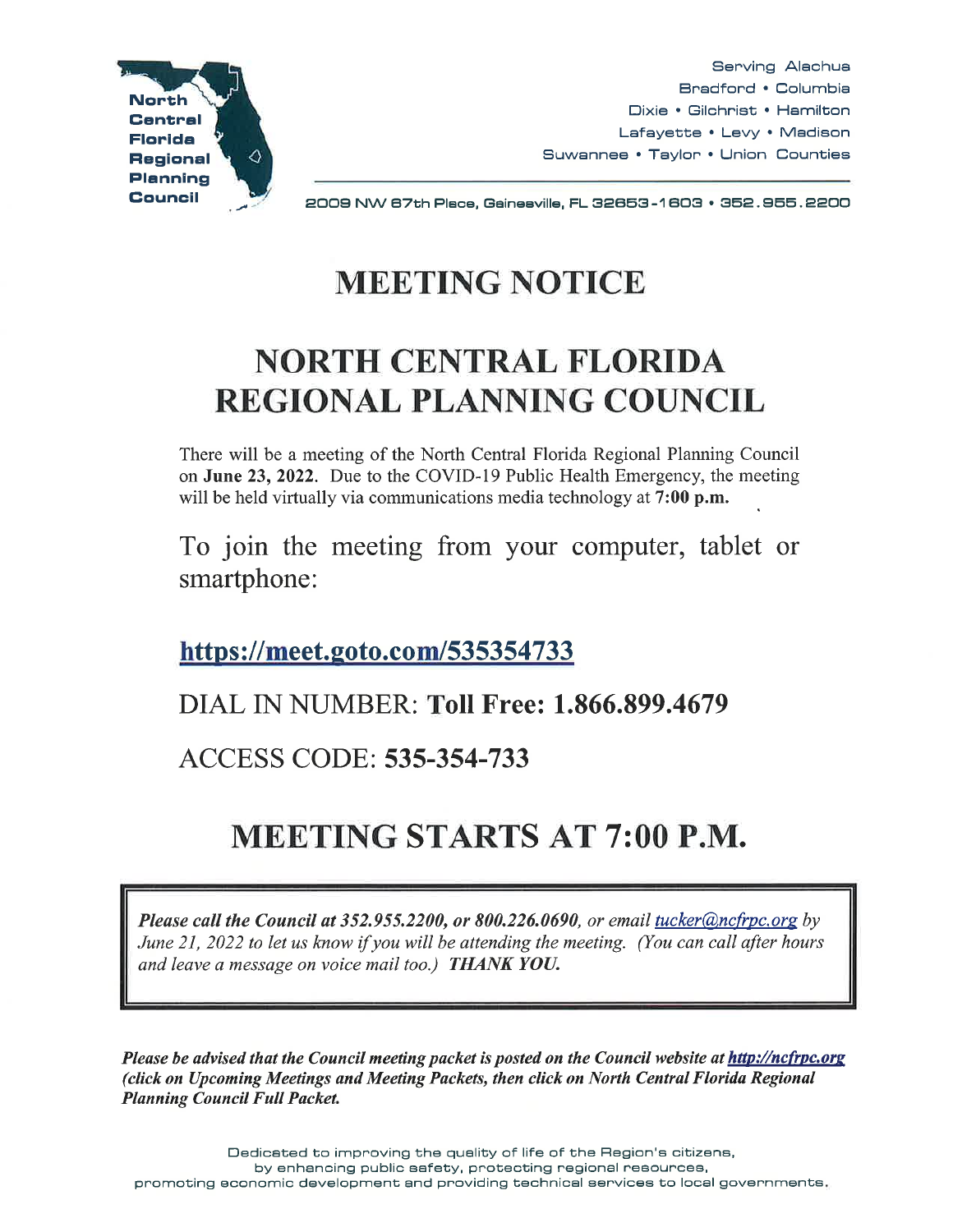

Serving Alachua Bradford • Columbia Dixie • Gilchrist • Hamilton Lafayette • Levy • Madison Suwannee • Taylor • Union Counties

2009 NW 87th Place, Gainesville, FL 32853 -1 803 • 352. 955. 2200

**AGENDA** 

#### **NORTH CENTRAL FLORIDA REGIONAL PLANNING COUNCIL**

Virtual Public Meeting Via Communications Media Technology Gainesville, Florida

June 23, 2022  $7:00$  p.m.

Page

- I. INVOCATION
- II. PLEDGE OF ALLEGIANCE
- III. INTRODUCTIONS
- IV. APPROVAL OF CONSENT AGENDA

| $\ast$ |    | A. Minutes - May 26, 2022                                                                                                                      |    |
|--------|----|------------------------------------------------------------------------------------------------------------------------------------------------|----|
| $\ast$ |    | B. Monthly Financial Report - May 2022                                                                                                         | 13 |
| $\ast$ |    | Interagency Agreement with the Central Florida Regional Planning Council to<br>Assist with Local Government Comprehensive Plan Study Amendment | 19 |
| *      |    | D. Transportation Disadvantaged Local Coordinating Board Appointments                                                                          | 21 |
| $\ast$ |    | E. Transportation Disadvantaged Local Coordinating Board Reappointments                                                                        | 23 |
| $\ast$ | F. | Transportation Disadvantaged Local Coordinating Board Chair Appointment<br>Columbia Hamilton Suwannee Counties                                 | 25 |

- V. APPROVAL OF REGULAR AGENDA
- VI. GUEST SPEAKER David Rathke, Executive Director Resiliency Florida

#### VIL CHAIR REPORT

- A. New Members
	- 1. Rick Coleman, City of Newberry
	- 2. Ken Cornell, Alachua County
	- 3. Dayna Miller, City of Alachua

| — ж    |    | B. Resolution of Appreciation - LaBarfield Bryant, City of Jasper  |    |
|--------|----|--------------------------------------------------------------------|----|
| $*$    |    | Transportation Disadvantaged Program Resolutions of Appreciation - |    |
|        |    | Brook Ward<br>2. Sandra Woodard                                    |    |
| $\ast$ |    | D. Employee Certificate of Service - Carmelita Franco - 15 Years   | 37 |
| $\ast$ | Е. | Committee Appointments                                             | 39 |